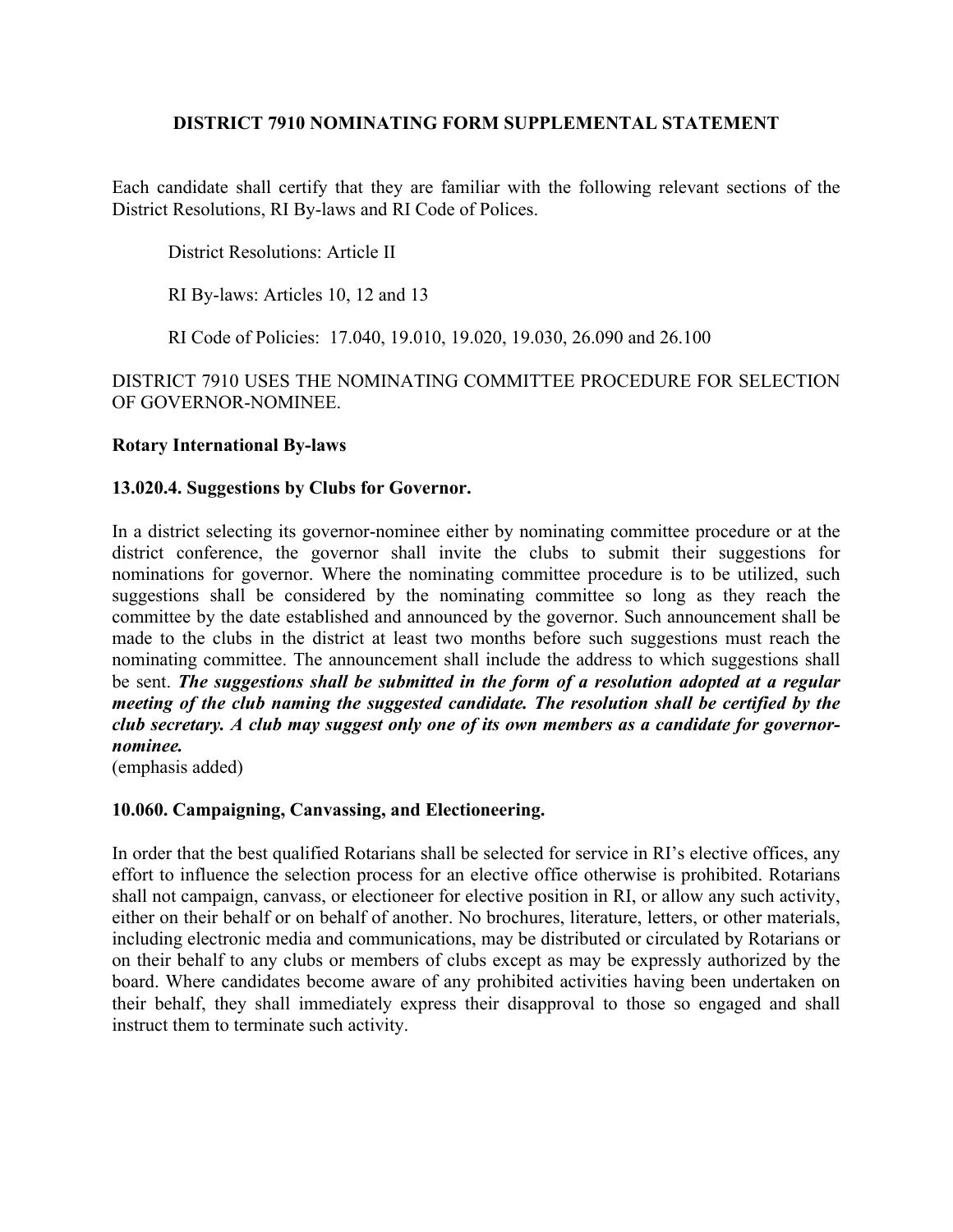# **10.070.4. Candidate Declaration of Campaigning Provisions.**

Any prescribed form used in suggesting candidates for elective office shall include a signed declaration by the candidates certifying that they have read, understand, accept, and agree to be bound by the provisions of the bylaws.

# **10.070.5. Completion of Election Review Procedure.**

Rotarians and clubs are obligated to follow the election review procedure established in the bylaws as the exclusive method of contesting the right to an elective office or the result of an RI election. If a Rotarian candidate or a club acting on behalf of such a candidate fails to follow and complete the election review procedure, before seeking the intervention of any non-Rotary agency or other dispute resolution system, the Rotarian candidate shall be disqualified from the election in question and from contesting any elective office of RI in the future for a period as determined by the board. The board may deem a club that fails to follow and complete the election review process as failing to function and take such appropriate action as necessary.

### **RI Code of Policies**

# **17.040.1. Guidelines for District-Level Elections**

The governor shall send the "Guidelines for Candidates for Elective Position in RI," as adopted by the RI Board, as well as the following list of election guidelines to all clubs at the time of the official call for nominations: Rotarians and election candidates shall:

1. Learn and follow both the spirit and the letter of RI's election guidelines

2. Consult with knowledgeable Rotarians if you have any concerns about a current assignment or a new assignment if it may give an appearance of campaigning

3. Not undertake personal initiatives to gain visibility, personal recognition, or favor

4. Not respond in kind to another candidate's improper activities

5. Not communicate with or visit clubs involved in the applicable election except to fulfill necessary functions

### **26.090.5. Rules Regarding Campaigning, Canvassing and Electioneering**

It is a fundamental principle in Rotary that the best qualified candidate should be selected for service in Rotary's elective offices. Therefore, any effort to influence the selection process in a positive or negative manner by campaigning, canvassing, electioneering or otherwise is prohibited under the RI Bylaws.